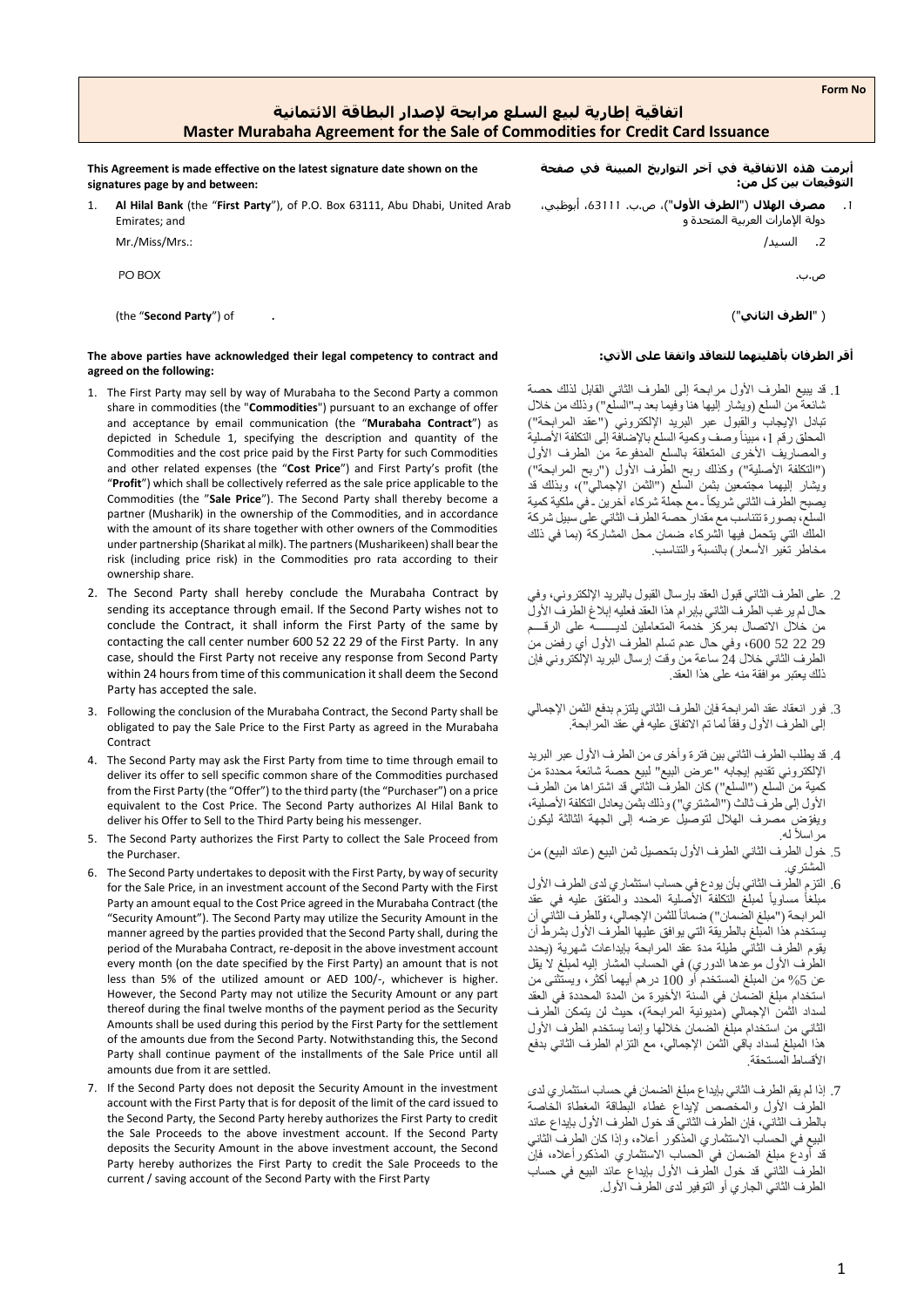- 8. Pursuant to the Murabaha Contract concluded under Clause 1 above, the followings will occur:
	- A. Ownership of the Commodities and the risk shall pass to the Second Party. The First Party shall not be required to carry out any act that is not expressly provided for herein or is required as a consequence of any act that is expressly provided for herein.
	- B. Second Party may require physical delivery of its share as follows:
		- 1. If the amount of Commodities purchased by the Second Party pursuant to the Murabaha Contract is in the minimum deliverable size for physical delivery as determined by the rules of the applicable market, it may request delivery of that amount.
		- 2. If the amount of Commodities purchased by the Second Party pursuant to the Murabaha Contract is less than the minimum deliverable size for physical delivery as determined by the rules of the applicable market, the Second Party shall have the right to ask for actual delivery of the total quantity with the agreement of all the Musharikeen in the Sharikat al-milk.
	- C. The Second Party acknowledges and agrees that the other Musharikeen in the Sharikat al-milk are entitled to sell their share in the Sharikat al-milk without having to obtain consent from the Second Party.
	- D. The Second Party authorizes the First Party to debit any installment of the Sale Price from any of its accounts opened with the First Party regardless of the date of opening of such accounts or from the investment account referred to in paragraph 6 here above.
- 9. The Second Party represents that its domicile is the country of its address mentioned in this Agreement.
- 10. The First Party shall have the right to declare all installments of the Sale Price immediately due and payable in any of the following events:
	- 1. If the Second Party is declared insolvent or bankrupt.
	- 2. The death of the Second Party.
	- 3. If the Second Party defaults in payment of any installment of the Sale Price on its due date.
	- 4. If any representation made or information provided by the Second Party is incorrect or inaccurate.
- 11. The First Party may declare all outstanding installments of the Sale Price due if the Second Party quits or is dismissed from employment for any reason whatsoever.
- 12. If one or more than one salary is transferred in advance to an account of the Second Party with the First Party, then the First Party shall have the right to hold there -from an amount equivalent to the future installments of the Sale Price corresponding to those months for which salaries have been transferred in advance. If the End of Service Benefits of the Second Party is transferred in advance, the First Party shall have the right to hold there -from all the future installments of the Sale Price.

#### 13. **Late Payment Amount**

If the Second Party "customer" fails to pay any Instalment of the Total Deferred Amount on its due date, then the Second Party undertakes to donate to charity, if the First Party "Al Hilal Bank" demands, an amount of AED 100/ for each unpaid Instalment, to be immediately collected or to be added to any of the following Instalments of the Total Deferred Amount. The said amount shall be dispensed into Charity Account and distributed under the supervision of the Internal Shariah Supervision Committee of the First party after deducting all the actual collection expenses and taxes, which the first party has incurred because of the late payment. The First Party shall not include such amount into its asset nor account for it in its profits. The Second Party is considered a procrastinator until he/she proves otherwise.

#### 14. **Representations**

The Second Party represents and warrants on the date of this Agreement and shall be deemed to represent and warrant on the date of the Murabaha Contract that:

- a) the Second Party has the full capacity to conclude this Agreement and every contract to be concluded under it and to perform the obligations accordingly;
- b) no default is outstanding or might result from the performance of the Second Party of its obligations hereunder;
- .8 بعد إبرام عقد المرابحة حسب التفاصيل المذكورة في البند 1 أعاله، فسيتم اآلتي:
	- أ. يصبح الطرف الثاني مالكا للسلع التي باعها إليه الطرف األول، ومتحملاً لضمانها، ولا يُلزم الطّرف الأول بأي تصرف لاحق بحال من األحوال ما دام أنه لم يذكر في هذه االتفاقية أو لم يكن أثرا من آثار ما ذكر فيها.
	- ب. يحق للطرف الثاني أن يطلب التسلم الفعلي لحصته وفق اآلتي:
	- -1إن كان مقدار حصته يبلغ الحجم القابل للتسلم الفعلي حسب شروط السوق، فإن له الحق في طلب التسلم الفعلي بإرادته المنفردة.
	- -2إن كان مقدار حصته أقل من الحجم القابل للتسلم الفعلي حسب شروط السوق، فإن له الحق في طلب التسلم الفعلي للكمية الكلية محل شركة الملك باالتفاق مع بقية الشركاء.
	- ج. وافق الطرف الثاني على قيام الشركاء اآلخرين في شركة الملك ببيع حصصهم في الشركة دون الرجوع إليه.
	- د. خّول الطرف الثاني الطرف األول حق حسم أيا من أقساط الثمن اإلجمالي من جميع حساباته لدى الطرف األول أيا كان تاريخ فتحها أو من الحساب االستثماري المشار إليه في البند 6 أعاله.
- .9 يقر الطرف الثاني بأن موطنه المختار هو عنوانه المبين بهذه االتفاقية.
- 10. يحق للطرف الأول أن يعتبر الأقساط حالة وواجبة الدفع فوراً في حال حدوث أي من الحاالت اآلتية:
	- .1 إذا حكم بإعسار الطرف الثاني أو إفالسه.
		- .2 بموت الطرف الثاني.
	- .3 إذا تخلف الطرف الثاني عن سداد أي قسط من أقساط الثمن اإلجمالي في الموعد المحدد.
- 4. إذا تبين أن أياً من الإقر ار ات المقدمة من الطرف الثاني غير صحيحة أو غير دقيقة.
- .11 يجوز للطرف األول اعتبار األقساط حالة إذا ترك أو أقيل الطرف الثاني من جهة عمله لأي سبب كان.
- 12. إذا حُوِّل إلى حساب الطرف الثاني لدى الطرف الأول مقدماً راتب شهر واحد أو أكثر من رواتب الطرف الثاني، فإنه يحق للطرف األول أن يقوم بحجز مبلغ يساوي مبالغ أقساط الثمن اإلجمالي التي ستستحق مستقبلاً من هذه الرواتب أوّ إذا حُوِّلت مستحقات نهاية خدمته فإنه يحق للطرف الأول أن يقوم بحجز مبلغ يساوي مبالغ الأقساط التي تساوي جميع الأقساط التي ستستحق مستقبلأ من الثمن اإلجمالي.

# **.**13 **مبلغ التأخر بالدفع**

إذا تأخر الطرف الثاني "المتعامل" عن سداد أي قسط من أقساط المبلغ المؤجل في تاريخ استحقاقه، فإنه يلتـزم إذا طلب الطرف األول "المصرف" منه ذلك بالتبرع بمبلغ 100 درهم عن كل قسط مستحق غير مدفوع، ويتم تحصيل ذلك المبلغ مباشرة أو يتم إضافته إلى أي قسط من أقساط المبلغ المؤجل الالحقة، ويجنب في حساب الخيرات بعد خصم كافة التكاليف الفعلية المباشرة للتحصيل والضرائب التي قد يتكبدها الطرف األول نتيجة للتأخر في الدفع، ويتم صرفه تحت إشراف لجنة الرقابة الشرعية الداخلية للطرف األول، وال يُضم إلى أصول الطرف األول وال ينتفع به، ويُعَّد الطرف الثاني بتخلفه عن السداد مماطلاً ما لم يُثبِت عكس ذلك.

# **.**14 **اإلقرارات**

أقر الطرف الثاني وتعهد بتاريخ هذه االتفاقية ويعتبر كذلك أنه قد أقر وتعهد بتاريخ عقد المرابحة باآلتي:

- )أ( أن لديه األهلية والصالحية الكاملة إلبرام هذه االتفاقية والقيام بالتزاماته بموجبها.
- )ب ( أنه ال توجد أية حاالت إخالل منه بالتزاماته أو أية حاالت إخالل قد تنتج من تنفيذ التزاماته المترتبة على هذه االتفاقية.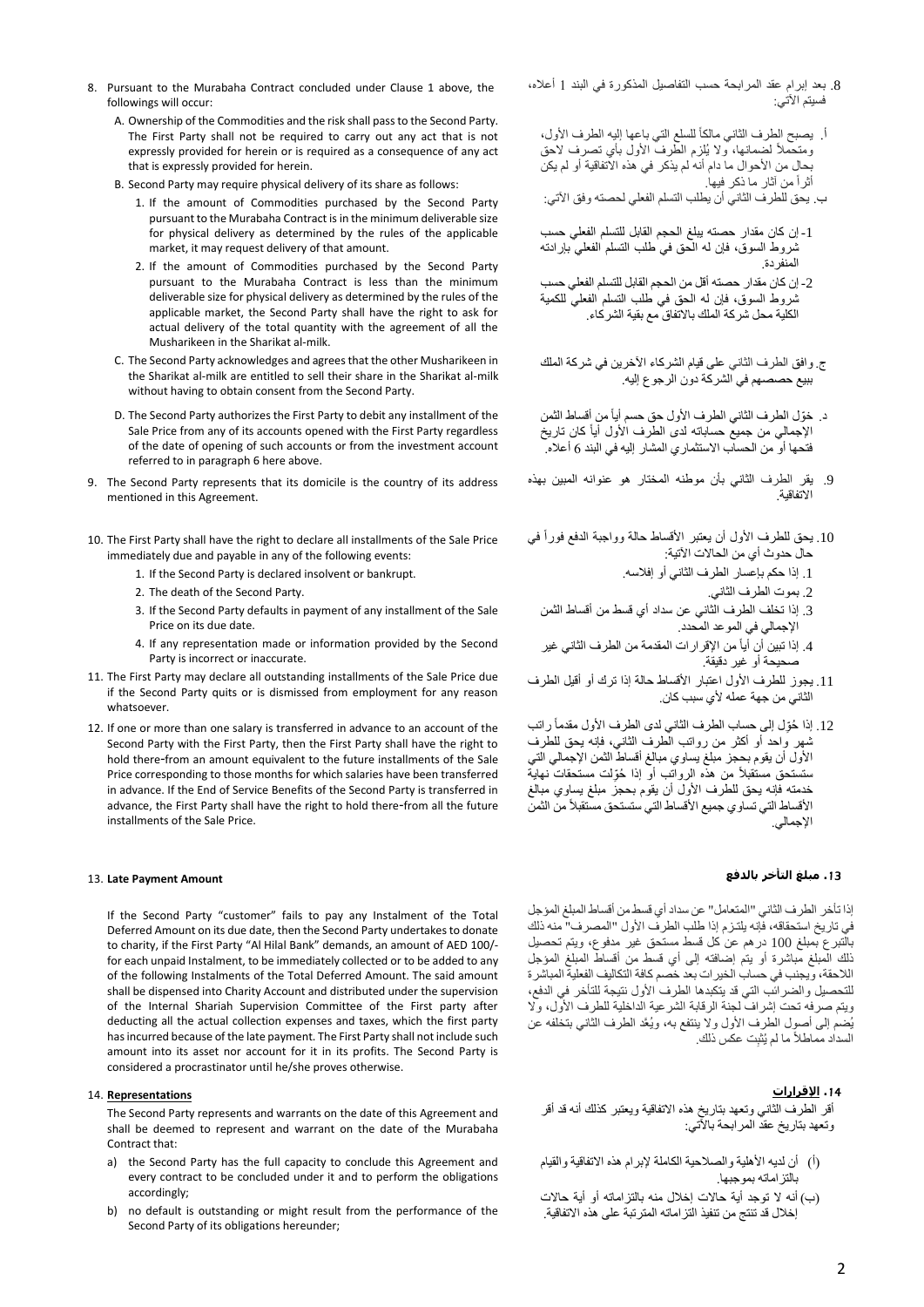- c) no litigation, arbitration or administrative proceedings are current, pending or threatened which might, if adversely determined, have a material adverse effect on the Second Party's ability to perform its obligations under this Contract or any contract to be concluded under it;
- d) all information (the "**Information**") supplied by or on behalf of the Second Party to the First Party is true, complete and accurate in all respects at its date and did not omit any information which, if disclosed, might adversely affect the First Party's decision to enter into this Agreement or the Murabaha Contract. Nothing has occurred since the date of the Information which renders it untrue or misleading in any respect; and
- e) there has been no material adverse change in the Second Party's financial condition.
- 15. If at any time any provision of this Agreement is or becomes illegal, invalid or unenforceable in any respect under the laws of the UAE, the legality, validity and enforceability of the remaining provisions of this Agreement shall not be affected or impaired thereby.
- 16. All notices and other communications under this Agreement shall be sent to the respective addresses of the parties as stated in this Agreement or to such addresses as the parties may specify from time to time. Notices may be delivered by hand, facsimile message against a written confirmation of receipt or by registered post or courier, the notices may also be delivered to the Second Party's registered email or SMS message or any means of communication that the parties may specify in the future.
	- 1. Notices sent by fax shall be deemed to be received on the First Party's business day ("**Business Day**") following the day they are transmitted and if sent by post shall be deemed to be received three (3) Business Days after they are put in the post by airmail, postage prepaid and properly addressed to the addressee.
	- 2. All communications, notices or documents made or delivered by one party to the other pursuant to this Agreement shall be in the Arabic or English language.
	- 3. The Second Party acknowledges his acceptance for using the electronic means of communication as specified in this clause and acknowledge that it shall be considered as a valid legal evidence.

### 17. **Confidentiality**

The First Party may disclose to any person who may enter into contractual relations with the First Party or any securities exchange or regulatory or governmental body to which it is subject to any information received or known in relation to this Agreement as the First Party shall consider appropriate.

18. This Agreement and the Murabaha Contract shall be governed by and construed in accordance with the laws of the United Arab Emirates save to the extent these conflict with the rules and principles of Shariah, in accordance with Shariah Standards adopted by the Higher Shariah Authority as interpreted by Internal Shariah Supervision Committee of the First Party. In the case of a dispute between the parties on interpreting or execution of this Agreement or the Murabaha Contract, such dispute shall be referred to an arbitration panel of one arbitrator before the International Islamic Centre for Reconciliation and Arbitration –Dubai ("IICRA") in accordance with the rules and procedures specified in the statute of the IICRA, the place of arbitration shall be Dubai. The arbitration proceedings and award shall be conducted and written in the Arabic language. All arbitration awards shall be final and binding on both parties and not subject to any appeal. Any monetary award shall be made payable in UAE Dirhams, free of any tax or any other deduction. The award shall include actual costs and expenses of the successful Party, including actual legal fees. Arbitration shall be without prejudice to the First Party's right to send any dispute to the relevant court in the United Arab Emirates.

- )ج( أنه ليست هناك أية إجراءات قضائية أو تحكيمية أو إدارية سواء حالية أو منتظرة أو تم اإلنذار بها لها تأثير مادي سلبي على قدرته على الوفاء بااللتزامات المسندة إليه بموجب هذه االتفاقية.
- )د( أن جميع المعلومات التي قدمها الطرف الثاني أو من ينوب عنه إلى الطرف األول حقيقية وكاملة ودقيقة من جميع النواحي كما في تاريخها وأنه لم يقم بإخفاء أية معلومات من شأنها إذا تم اإلفصاح عنها التأثير السلبي على قرار الطرف األول في إبرام هذه االتفاقية أو عقد المرابحة ، وبأنه لم يحدث أي شيء منذ تاريخ تقديم هذه المعلومات يجعلها غير صحيحة أو مضللة بأي وجه من الوجوه.
- )هـ( أنه لم يطرأ أي تغيير جوهري سلبي على الحالة المالية للطرف الثاني.
- .15 إذا كان أو أصبح أي شرط من شروط هذه االتفاقية في أي وقت من األوقات غير قانوني أو غير صحيح أو غير نافذ من أية ناحية بموجب قوانين دولة اإلمارات العربية المتحدة، لن تتأثر قانونية وصحة وقابلية تنفيذ بقية شروط هذه االتفاقية بذلك األمر.
- .16 يتوجب إرسال كافة اإلشعارات والمراسالت األخرى بموجب هذه االتفاقية إلى عنوان كل من الطرفين كما هو مذكور في هذه االتفاقية أو على العناوين التي يحددها الطرفان من وقت آلخر ويجوز تسليم اإلشعارات باليد أو إرسالها عن طريق الفاكس مقابل تأكيد خطي بالتسلم أو عن طريق البريد المسجل أو بواسطة مراسل، كما يجوز أيضا تسليم اإلشعارات من خالل إرسالها بالبريد اإلكتروني الخاص بالطرف الثاني أو من خالل الرسائل الهاتفية المرسلة إلى هاتفه المسجل لدى المصرف أو أي وسيلة من وسائل التواصل التي قد . يحددها الطرفان مستقبال
	- .1 تعتبر اإلشعارات المرسلة عن طريق الفاكس على أنه تم تسلمها في يوم عمل الطرف األول الذي يلي اليوم الذي أرسلت فيه وفي حالة إرسالها عن طريق البريد تعتبر تلك اإلشعارات أنه تم تسلمها بعد ثالثة )3( أيام عمل من تاريخ إرسالها بالبريد مع دفع رسوم البريد مقدما وتوجيهها أصوال إلى المرسل إليه.
	- .2 يجب أن تكون كافة المراسالت أو اإلشعارات أو المستندات الصادرة عن أو يسلمها أحد الطرفين إلى الطرف الآخر وفقاً لهذه الاتفاقية باللغة العربية أو باللغة الإنجليزية.
	- .3 يقر الطرف الثاني بموافقته على استخدام وسائل االتصال اإلكترونية المشار إليها في هذ االبند ويقر بحجيتها وصالحيتها التامة كوسيلة إثبات.

## **.17 السرية:**

يجوز للطرف الأول أن يكشف لأي شخص يبــــرم علاقة تعاقدية مــــــع الطرف األول أو ألي سوق أوراق مالية أو هيئة تنظيمية أو حكومية يخضع لها عن المعلومات التي يستلمها أو يطلع عليها نتيجة إبرام أو تنفيذ هذه الاتفاقية حسبما يعتبره المصرف مناسباً.

.18 تسري على هذه االتفاقية وعلى عقد المرابحة قوانيـن دولة اإلمارات العربية المتحدة بشرط أال تتعارض مع أحكام ومبادئ الشريعـة اإلسالمية حسب المعايير المعتمدة من قبل الهيئة العليا الشرعية في المصرف المركزي وفق تفسير لجنة الرقابة الشرعية الداخلية للطرف األول، وفي حالة التعارض فسيكون األخير هو المعتمد، وإذا نشــأ خالف بين الطرفين حول تفسير أو تنفيذ هذه االتفاقية أو عقد المرابحة يحال ذلك النزاع إلى هيئة تحكيم مكونة من محكم فرد لدى المركز اإلسالمي الدولي للمصالحة والتحكيم في دبي، ويتم الفصل في النزاع طبقا للقواعد واإلجراءات المنصوص عليها في نظام المركز الإسلامي الدولي للمصالحة والتحكيم بدبي، وتكون مدينة دبي مكانأ للتحكيم، وتكون إجراءات التحكيم وقرار التحكيم باللغة العربية ويكون قرار التحكيم نـهائياً وملزماً للطرفين وغير قابل للطعن بأي شكل من الأشكال، وإن الدفع بموجب أي حكم مالي يجب أن يتم بالدرهم اإلماراتي دون أي ضرائب أو اقتطاعات، ويجب أن يتضمن قرار التحكيم الحكم للطرف الرابح بالنفقات والتكاليف الفعلية بما في ذلك النفقات والرسوم القانونية دون إخلال بحق الطرف الأول في إحالة أي نزاع إلى المحكمة المختصة في دولة اإلمارات العربية المتحدة.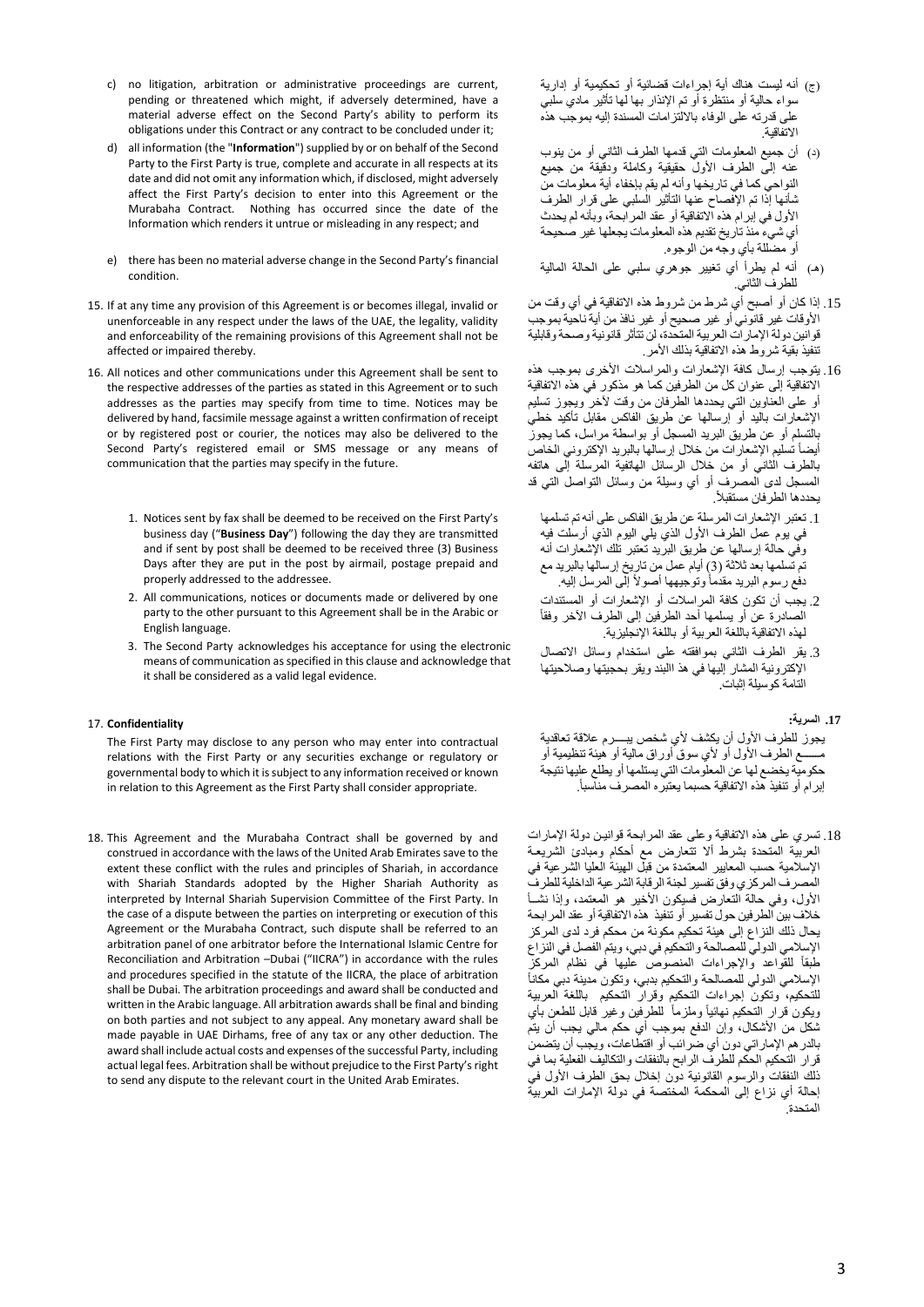# **صفحة التواقيع**  Signatures Page

| <b>First Party</b>        |                                            | <mark>الطرف الأ</mark> ول |
|---------------------------|--------------------------------------------|---------------------------|
| Authorized<br>Signature   |                                            | توقيع المخوّل             |
| Name                      |                                            | الاسم                     |
| Position                  |                                            | المسمى الوظيفي            |
| Date of Signature         | تاريخ التوقيع<br><b>Place of Signature</b> | مكان التوفيع              |
|                           |                                            |                           |
| Authorized<br>Signature   |                                            | توقيع المخوّل             |
| Name                      |                                            | الاسم                     |
| Position                  |                                            | المسمى الوظيفي            |
| Date of Signature         | تاريخ التوقيع<br><b>Stamp</b>              | الختم                     |
| <b>Place of Signature</b> | مكان التوقيع                               |                           |
| <b>Second Party</b>       |                                            | الطرف الثاني              |
| Signature                 |                                            | التوقيع:                  |
| Name                      |                                            | الاسم                     |
| Date of Signature         | تاريخ التوقيع<br><b>Place of Signature</b> | مكان التوقيع              |
|                           |                                            |                           |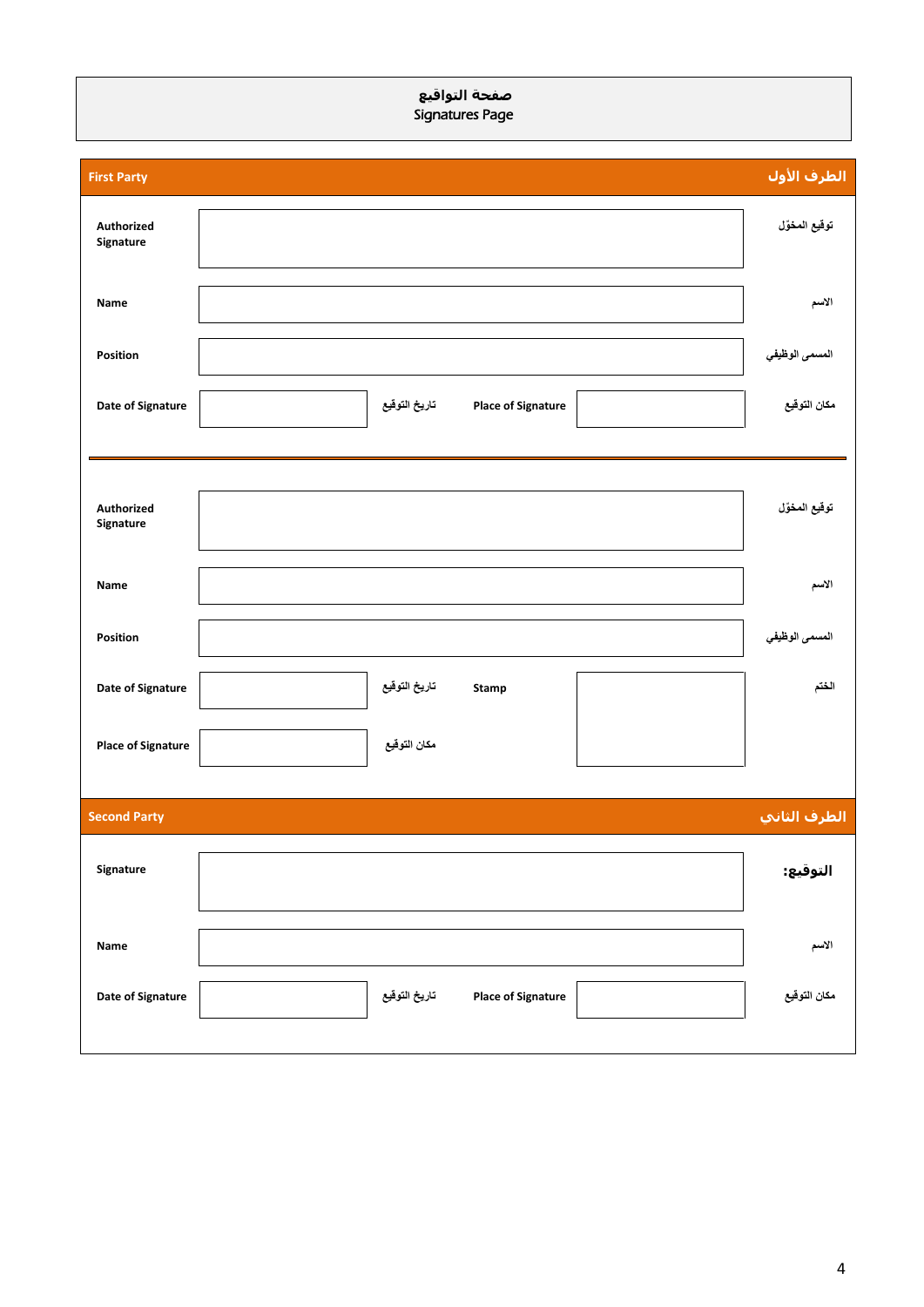# **Schedule 1 - Form of Murabaha Contract**



# عقد بيع السلع مرابحة إلصدار البطاقة االئتمانية **Murabaha Contract for the Sale of Commodities for Credit Card Issuance**

# **This Contract is made by and between: :من كل بين العقد هذا أبرم**

|                    | مصرف الهلال ("الطرف الأول")، ص.ب. 63111، أبوظبي، دولة الإمارات العربية   Al Hilal Bank (the "First Party"), of P.O. Box 63111, Abu Dhabi, United |
|--------------------|--------------------------------------------------------------------------------------------------------------------------------------------------|
| Arab Emirates: and | المتحدة و                                                                                                                                        |

# **The Customer: as per below Information (the "Second Party"): :)"الثاني الطرف )"أدناه المعلومات حسب :المتعامل**

| <b>Customer Name</b> |              |                      | اسم المتعامل                  |
|----------------------|--------------|----------------------|-------------------------------|
| P.O. Box             | صندوق البريد | CIF # (If Available) | رقم ملف المتعامل (إن<br>توفر) |
|                      |              |                      |                               |

We refer to the Master Murabaha Agreement for the Sale of Commodities for Credit Card Issuance concluded between the Parities (the "Agreement"), The First Party offers to sell by way of Murabaha to the Second Party a common share in commodities (the "**Commodities**") the details of which are set out below. باإلشارة إلى االتفاقية اإلطارية لبيع السلع مرابحة إلصدار البطاقة االئتمانية .<br>المبرمة بين الطرفين يعرض الطرف الأول على الطرف الثاني بيع الحصة الشائعة من السلع مرابحةً ووفق التفاصيل الواردة أدناه.

| <b>Commodities Information</b>        |                               |                                    | بيانات السلع                |
|---------------------------------------|-------------------------------|------------------------------------|-----------------------------|
| Description of<br>Commodities:        |                               |                                    | وصف السلع:                  |
| Quantity is:                          | الكمية:                       | Cost Price is AED:                 | التكلفة الأصلية<br>(در هم): |
| Shared from the<br>total quantity of: | حصــة من الكمية<br>الإجمالية: | Murabaha Profit<br>is AED:         | ربح المرابحة<br>(در هم):    |
| <b>Holding Certificate</b><br>number: | شهادة الملكية<br>رقم:         | <b>Total Sale Price is</b><br>AED: | الثمن الإجمالي<br>(در هم):  |

This schedule is for a period of 10 years with installments due from \_\_\_\_\_\_\_\_ and ending on \_\_\_\_

هذا الجدول لمدة 10 سنوات بأقساط يبدأ استحقاقها بتاريخ \_\_\_\_\_\_\_ وينتهي بتاريخ \_\_\_\_\_\_\_\_

| <b>Installments Details</b>                        | تفاصيل الأقساط                            |
|----------------------------------------------------|-------------------------------------------|
| First Installment amount is AED                    | مبلغ القسط الأول (در هم)                  |
| Installment amount if the month has 28 days is AED | مبلغ القسط إذا كان الشهر 28 يوماً (در هم) |
| Installment amount if the month has 29 days is AED | مبلغ القسط إذا كان الشهر 29 يوماً (در هم) |
| Installment amount if the month has 30 days is AED | مبلغ القسط إذا كان الشهر 30 يوماً (در هم) |
| Installment amount if the month has 31 days is AED | مبلغ القسط إذا كان الشهر 31 يوماً (در هم) |
| Last Installment amount is AED                     | مبلغ القسط الأخير (در هم)                 |

The Second Party shall accept the offer by sending its acceptance through email. If the Second Party wishes not to conclude this Contract, it shall inform the First Party of the same by contacting the call center number 600 52 22 29 of the First Party. In any case, should the First Party not receive any rejection from Second Party within 24 hours from time of this communication it shall deem the Second Party has accepted the offer to enter into this Contract.

The Second Party wishes to sell the Commodities to a third party on the Cost Price and for doing so, the Second Party authorizes Al Hilal Bank to deliver his Offer to Sell to the Third Party being his messenger.

The Second Party authorizes the First Party to collect the Sale Proceeds and deposit it in the investment account with the First Party that is for deposit of the limit of the card issued to the Second Party.

على الطرف الثاني قبول العرض بإرسال القبول بالبريد اإللكتروني، وفي حال لم يرغب الطرف الثاني بإبرام هذا العقد فعليه إبالغ الطرف األول من خالل االتصال بمركز خدمة المتعاملين لديه على الرقم 29 22 52 ،600 وفي حال عدم تسلم الطرف الأول أي رفض من الطرف الثاني خلال 24 ساعة من وقّت إرسال البريد اإللكتروني فإن ذلك يعتبر موافقة منه على العرض للدخول في هذا العقد.

يرغب الطرف الثاني في بيع السلع بسعر التكلفة إلى جهة ثالثة ويفّوض مصرف الهلال لتوصيل عرضه إلى الجهة الثالثة ليكون مراسلاً له.

يفّوض الطرف الثاني الطرف األول بتسلم عائد البيع وإيداع المبلغ في حساب استثماري لدى الطرف األول والمخصص إليداع غطاء البطاقة المغطاة الخاصة بالطرف الثاني.